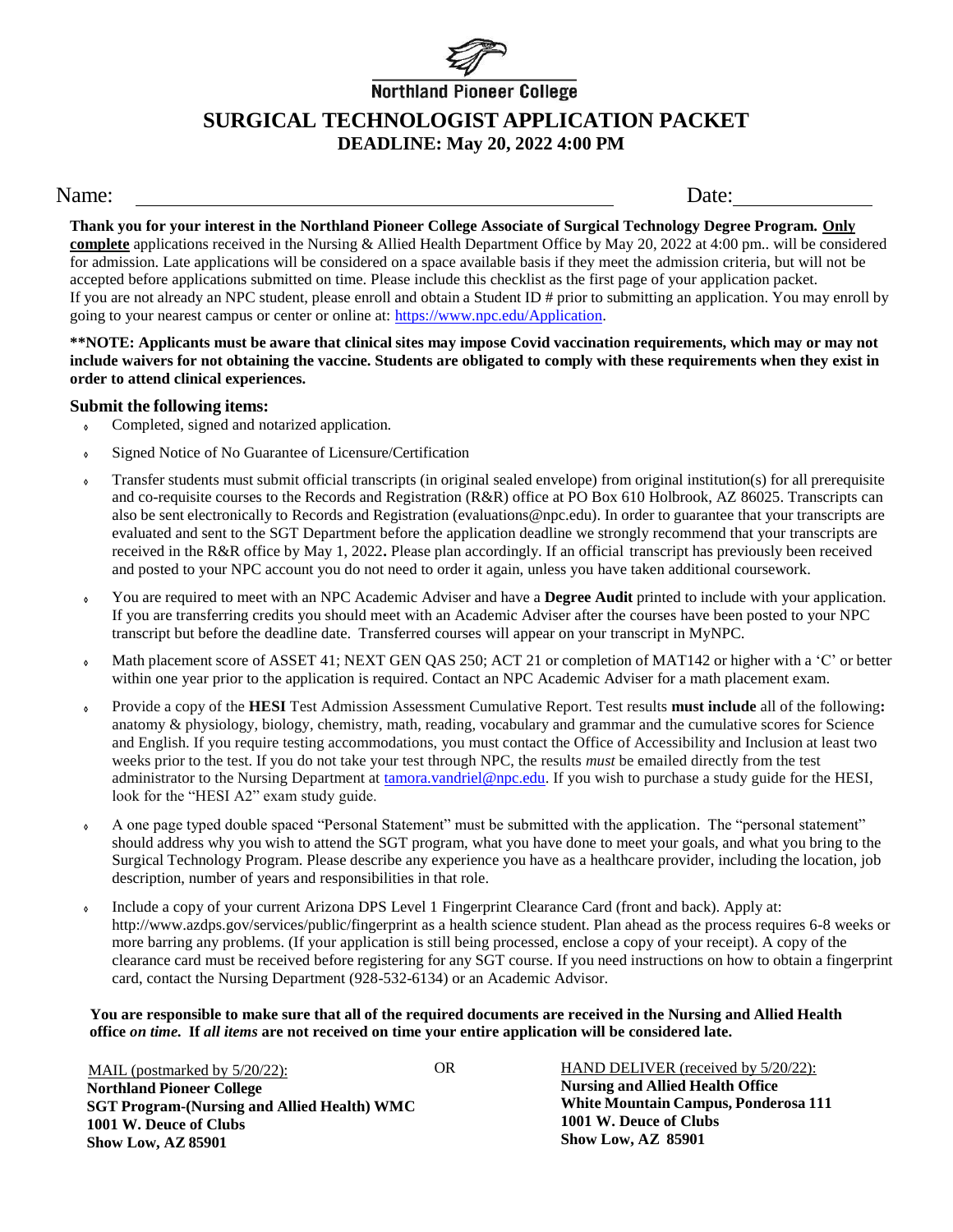

**Surgical Technology Program 1001 W. Deuce of Clubs Show Low AZ 85901 (928) 532-6134**

## **Surgical Technology Program NOTICE OF NO GUARANTEE OF CERTIFICATION**

Admission or graduation from the Surgical Technology Program does not guarantee obtaining the certification for surgical technologist. Certification requirements and the subsequent procedures are the exclusive right and responsibility of the National Board of Surgical Technology and Surgical Assisting (NBSTSA). Students must satisfy the requirements of the board independently of any college or school requirements for graduation as they exist at the time of certification. Although this explanation and handbook materials may provide information concerning the certification process, the applicant/student is solely responsible for understanding and meeting certification requirements. NPC does not guarantee the accuracy of any of the information presented here or in any other materials presented to the applicant/student concerning the certification process. Verifying the accuracy of such information is solely the responsibility of the applicant/student. If there is any question about eligibility for certification, students may contact the National Board of Surgical Technology and Surgical Assisting.

To be eligible to become certified, the student must be a graduate from a NBSTSA recognized surgical technology program. The Program is currently seeking accreditation during the 2022-23 academic year.

A clear Department of Public Safety (DPS) Fingerprint Clearance Card is a requirement of the application process for the Surgical Technology Program.

I have read and understood the above statement.

.

Signature Date **Date** Print Name Date

This statement will become part of your permanent record.

### **PUBLIC NOTICE OF NONDISCRIMINATION:**

Northland Pioneer College does not discriminate on the basis of race, color, national origin, veteran status, religion, marital status, gender, age or disability in admission or access to, or treatment or employment in its educational programs or activities. District grievance procedures will be followed for compliance with Title IX and Section 504 requirements. The Affirmative Action Compliance Officer is the Chief Human Resource Officer, 2251 E. Navajo Blvd., Holbrook, Arizona 86025, (928) 524-7471. The Section 504 Compliance Officer is the Coordinator of the Office of Accessibility and Inclusion, 1611 S. Main Snowflake, AZ 85937, (928) 536- 6246. The lack of English language skills will not be a barrier to admission and participation in vocational education programs.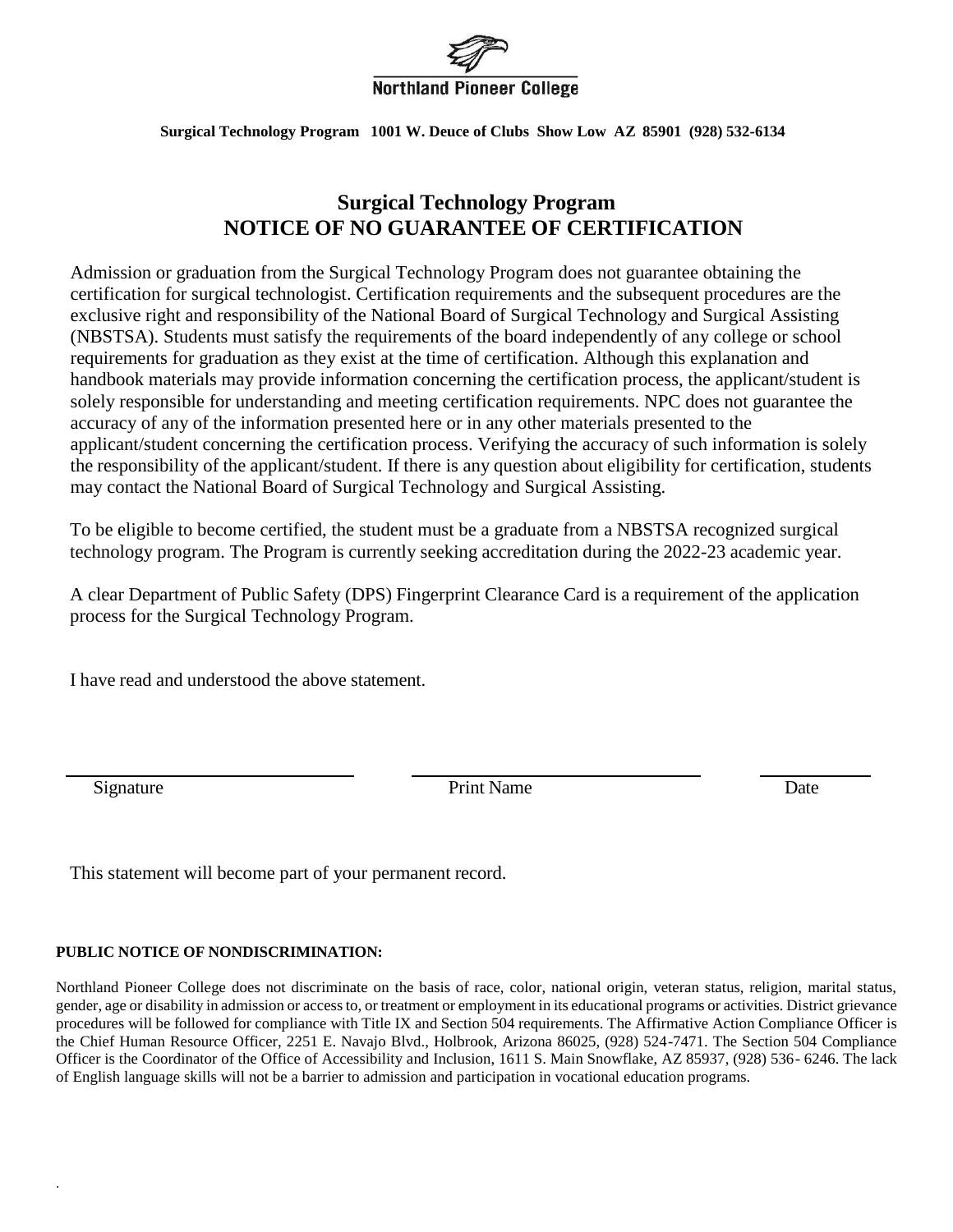

**Surgical Technology Program 1001 W. Deuce of Clubs Show Low AZ 85901 (928) 532-6134**

## **SURGICAL TECHNOLOGIST PROGRAM APPLICATION FOR ADMISSION**

**Application Deadline: May 20, 2022 4:00 PM Please fill out all spaces**

| Name<br>Last    |             | First                                                            | Middle      |                                                                                                                                                                                                                                      | Other names used now or in the past |
|-----------------|-------------|------------------------------------------------------------------|-------------|--------------------------------------------------------------------------------------------------------------------------------------------------------------------------------------------------------------------------------------|-------------------------------------|
|                 |             |                                                                  |             | Personal e-mail <b>example and the contract of the contract of the contract of the contract of the contract of the contract of the contract of the contract of the contract of the contract of the contract of the contract of t</b> |                                     |
| Mailing Address | Number      | <b>Street</b>                                                    | City        | State                                                                                                                                                                                                                                | Zip                                 |
|                 | Phone: Cell | Home                                                             | Work        |                                                                                                                                                                                                                                      |                                     |
|                 |             | When do you anticipate starting the SGT Program? Spring semester |             |                                                                                                                                                                                                                                      |                                     |
|                 |             |                                                                  | or GED date |                                                                                                                                                                                                                                      |                                     |

You must fill in the following information and provide OFFICIAL sealed transcripts by May 20, 2022 from all colleges other than NPC for the courses listed below. Before you will be considered eligible to enroll in the SGT program, all courses must be completed with a grade of "C" or higher. A cumulative GPA of 3.0 "B" or higher is preferred for the pre-requisite courses. If you are currently enrolled in any of the below prerequisite courses, your application may still be considered by the Admission Committee. Please submit your application with "IP" listed for the course that is in progress. **Please note: College courses over eight years old may be accepted with appropriate documentation and approval.**

| <b>PRE-REQUISITE</b><br><b>COURSE</b>                                                           | <b>DATE COMPLETED</b><br><b>OR SCHEDULED</b><br><b>FOR COMPLETION</b> | <b>SCHOOL/COLLEGE ATTENDED</b> | <b>INSTRUCTOR</b> | <b>GRADE</b> |  |  |  |
|-------------------------------------------------------------------------------------------------|-----------------------------------------------------------------------|--------------------------------|-------------------|--------------|--|--|--|
| <b>BIO 181</b><br><b>General Biology</b>                                                        |                                                                       |                                |                   |              |  |  |  |
| <b>BIO 201 Human</b><br>Anatomy & Physiology I                                                  |                                                                       |                                |                   |              |  |  |  |
| <b>BIO 205</b><br><b>Microbiology</b>                                                           |                                                                       |                                |                   |              |  |  |  |
| <b>CHM 130</b><br><b>Fundamental Chemistry</b>                                                  |                                                                       |                                |                   |              |  |  |  |
| <b>ENL 101</b><br><b>College Composition I</b>                                                  |                                                                       |                                |                   |              |  |  |  |
| <b>HES170</b><br><b>Medical Terminology</b>                                                     |                                                                       |                                |                   |              |  |  |  |
| <b>CO-REQUISITE COURSES:</b> (Not required prior to admission)                                  |                                                                       |                                |                   |              |  |  |  |
| <b>ENL 102</b><br><b>College Composition II</b>                                                 |                                                                       |                                |                   |              |  |  |  |
| <b>BIO202 Human Anatomy</b><br>& Physiology II                                                  |                                                                       |                                |                   |              |  |  |  |
| <b>PSY 101</b><br><b>Introduction to Psychology</b>                                             |                                                                       |                                |                   |              |  |  |  |
| <b>SOC 101</b><br><b>General Sociology or</b><br><b>ANT 102</b><br><b>Cultural Anthropology</b> |                                                                       |                                |                   |              |  |  |  |